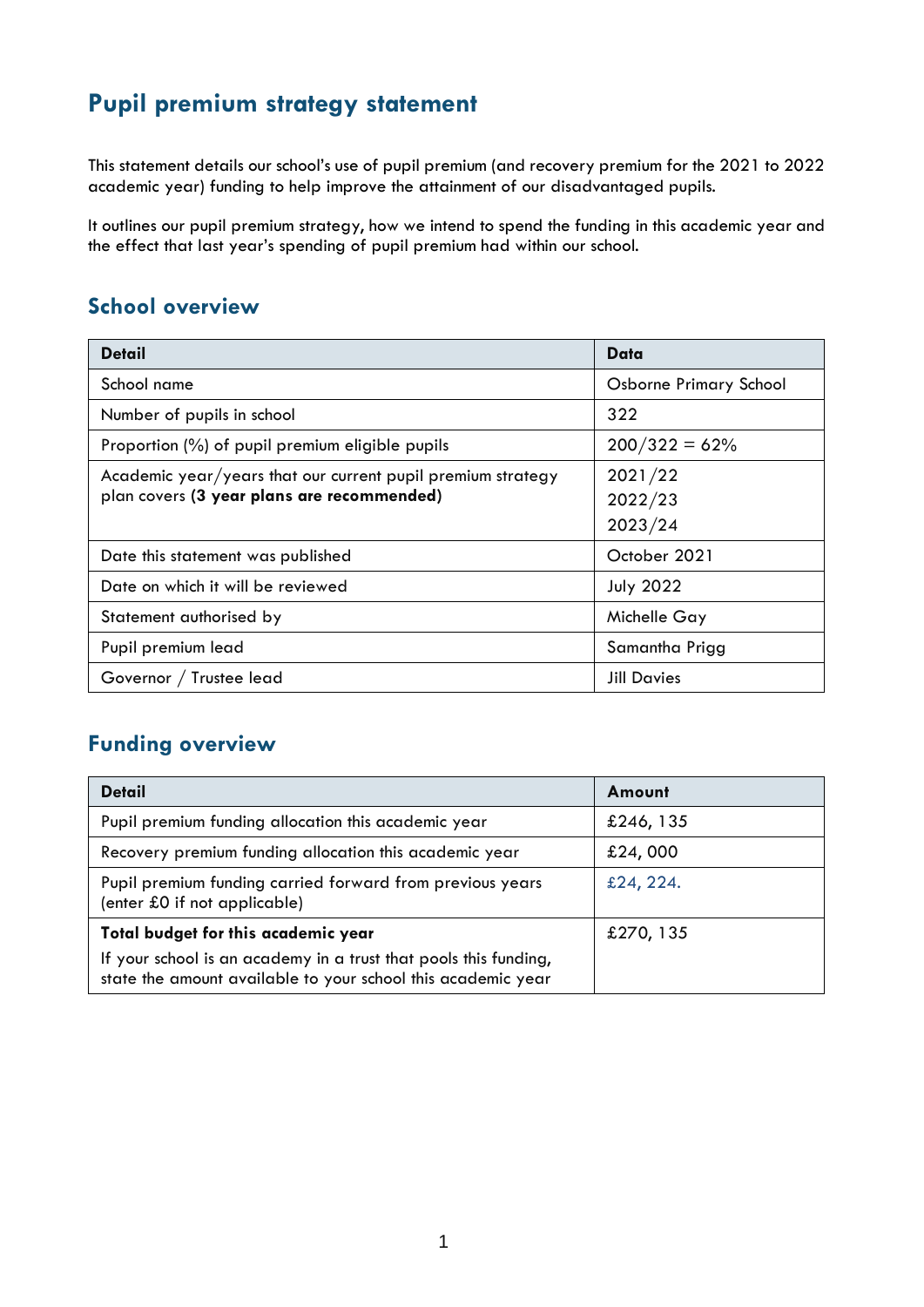# **Part A: Pupil premium strategy plan**

### **Statement of intent**

#### **Ultimate objectives for disadvantaged pupils at Osborne Primary School:**

- All children have the access to high quality first teaching.
- All pupils have access to a stimulating, inspiring learning environment where they feel safe and ready to learn.
- All pupils experience a broad, balanced curriculum which engages them and motivates them to learn.
- All staff have high expectations of all pupils and pupils have high aspirations for their own future.
- Where appropriate, challenge and/or support is given to enable children to thrive academically and socially.
- Attainment and progress of disadvantaged pupils at Osborne Primary School is at least in line with their peers with similar starting points.
- Disadvantaged pupils have equal access to enrichment activities and the extended curriculum.
- Enrichment is a priority at Osborne so that our pupils have opportunities to build cultural capital, extend their learning and develop life-long skills.
- All disadvantaged pupils will meet national expectations for attendance and persistent absence.

#### **How our current strategy supports achieving these objectives:**

#### **Teaching and Learning**

School leaders at Osborne Primary School recognise that high quality teaching is the best lever to improve outcomes for pupils. Leaders are committed to ensuring that all disadvantaged pupils, including those who are most able and SEND, receive teaching which is at least good in every lesson.

Our quality CPD and allocation of time for leaders ensures the development of staff member's subject knowledge and pedagogy, which in turn enables them to offer a dynamic curriculum through quality first teaching. Our curriculum design ensures that key knowledge and skills are sequenced and built upon towards defined end points; this includes delays and gaps as a result of the pandemic.

#### **Targeted support**

At Osborne Primary School, we work on the basis of keep up not catch up for our pupils and ensure the teaching and provision they receive supports us in meeting this. Leaders have identified that because of the global pandemic, some of our disadvantaged pupils have 'fallen behind' their peers with similar starting points, this includes a number of pupils who have SEND and/or are EAL. To close the gap, our strategy ensures that these pupils receive frequent intervention and support. Key interventions and approaches are evidence based; they are adopted on a whole school level and are not only restricted to pupils eligible for the Pupil Premium. Some specific interventions and school initiatives have been made possible by allocating the Pupil Premium and/or catch-up funding. Our strategies target the individualised needs of our children in receipt of Pupil Premium, with the main aim being that these children do as well as their peers with similar starting points, who not eligible for the Pupil Premium.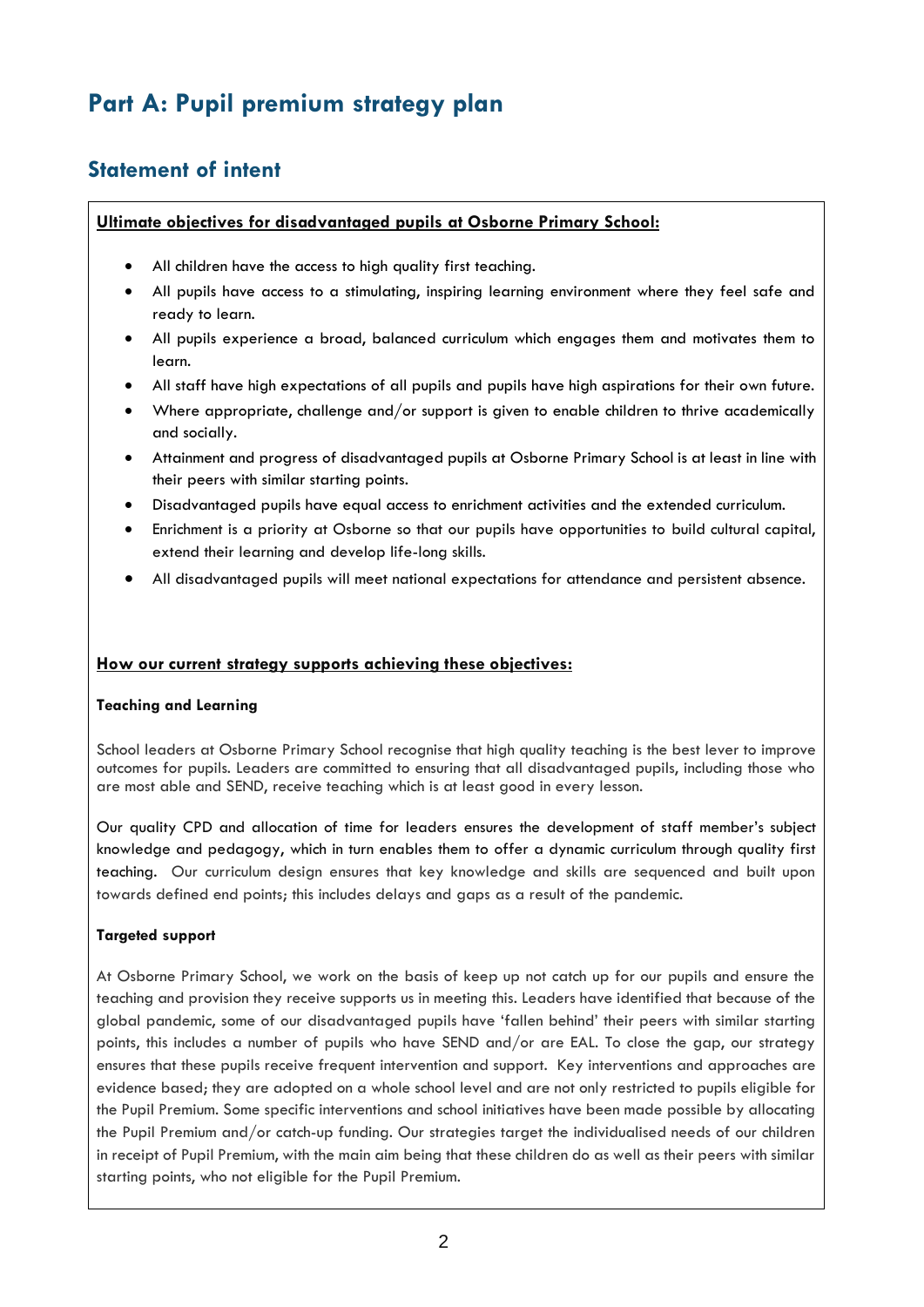#### **Wider strategies**

Leaders at Osborne Primary School recognise that high quality pastoral support within and outside of the classroom enable children to develop the strategies and skills required for them to become confident, successful learners. Excursions and experiences enable our pupils to broaden their horizons by developing a greater knowledge and understanding of the world around them. Our focus on attendance and the strategies we employ to promote good attendance, endeavour to ensure that all pupils have access to their full school entitlement.

#### **Our key principles**

Our strategy is based on our detailed knowledge and understanding of the needs of our learners and our community. We fundamentally believe:

- every pupil has the right to learn, thrive and be safe
- high quality teaching and learning is the greatest driver for improving outcomes
- strategies should be relevant and evidence based, grounded in research from the Education Endowment Foundation
- analysis of data throughout the year ensures that support and interventions are targeted, appropriate and have impact
- learning is a collaborative responsibility and requires prioritisation between the pupil, the school, the family and the wider community.

Our core school values of courage, self-control, persistence and fairness underpin all that we aim to achieve with our pupils.

### **Challenges**

This details the key challenges to achievement that we have identified among our disadvantaged pupils.

| <b>Challenge</b><br>number | <b>Detail of challenge</b>                                                                                                                                                                                                                                                                                                                                                                                                                                                                               |
|----------------------------|----------------------------------------------------------------------------------------------------------------------------------------------------------------------------------------------------------------------------------------------------------------------------------------------------------------------------------------------------------------------------------------------------------------------------------------------------------------------------------------------------------|
|                            | average, lower attainment and slower progress rates<br>made by<br>On.<br>pupil<br>premium/disadvantaged children. Overall, PP children typically: have low starting points<br>at the start of Reception across all areas; have knowledge gaps and find it difficult to<br>retain/recall prior knowledge. The impact of COVID-19 has meant that this gap has widened<br>for a number of PP children.                                                                                                      |
| 2                          | Poor vocabulary and oracy skills, coupled with poor phonic and spelling<br>knowledge. Lack of talk and exposure to vocabulary at home.<br>44% of 2021-22 cohort started Reception with speech and language below 2 1/2<br>years old; only 13% of the cohort were working at their age or above.                                                                                                                                                                                                          |
| 3                          | 68% of our SEND pupils are disadvantaged.                                                                                                                                                                                                                                                                                                                                                                                                                                                                |
| 4                          | The majority of SEMH and family support concerns raised are for disadvantaged pupils<br>(In September 2021, 87% concerns raised were for disadvantaged pupils). As a result,<br>some pupils in receipt of PP funding show weaknesses in learning behaviours. These pupils<br>physically and emotionally lack self-belief, determination, resilience and readiness to learn.<br>They can struggle to reflect and evaluate their own learning and often lack self-motivation<br>and confidence to improve. |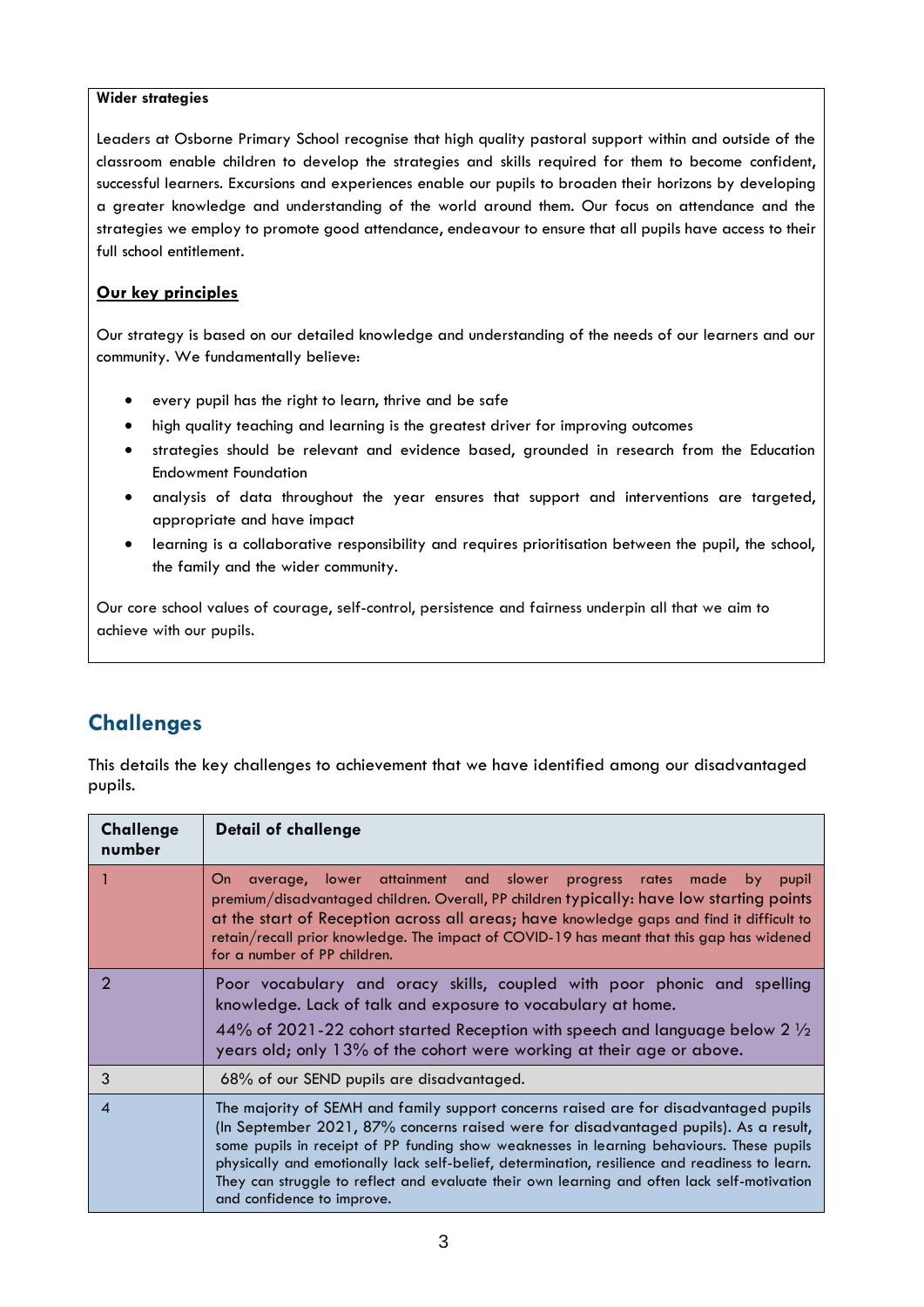| Some of our disadvantaged pupils have a lack of parental support with home learning,<br>this was especially evident during the pandemic. This has resulted in large gaps in<br>learning and a significant reduction in pupil attainment (this is most significant in KS1).<br>There are a lack of technology and along with a lack of reading and writing materials<br>in many homes. |
|---------------------------------------------------------------------------------------------------------------------------------------------------------------------------------------------------------------------------------------------------------------------------------------------------------------------------------------------------------------------------------------|
| Lower attendance and higher rates of persistent absenteeism of PP/disadvantaged children.                                                                                                                                                                                                                                                                                             |
| Our disadvantaged pupils often lack aspiration because they have limited life experiences<br>beyond their home and immediate community. They may also have limited access to books,<br>libraries and technology (such as computers, Wi-Fi etc).                                                                                                                                       |

#### **Intended outcomes**

This explains the outcomes we are aiming for **by the end of our current strategy plan**, and how we will measure whether they have been achieved.

| <b>Intended outcome</b>                                                                                                                                                                                                                                                                                                                                         | Success criteria - how are we going to do it?                                                                                                                                                                                                                                                                                                                                                                                                                                                                                                                                                                                                                                                                                                                                                                                   |  |
|-----------------------------------------------------------------------------------------------------------------------------------------------------------------------------------------------------------------------------------------------------------------------------------------------------------------------------------------------------------------|---------------------------------------------------------------------------------------------------------------------------------------------------------------------------------------------------------------------------------------------------------------------------------------------------------------------------------------------------------------------------------------------------------------------------------------------------------------------------------------------------------------------------------------------------------------------------------------------------------------------------------------------------------------------------------------------------------------------------------------------------------------------------------------------------------------------------------|--|
| Disadvantaged pupils make at<br>$\bullet$<br>least expected progress from their<br>individual starting points in all<br>areas of the curriculum and<br>especially in Phonics, Reading,<br>Writing and Maths.<br>The gap is narrowed in the<br>progress and attainment of PP and<br>non-PP children.                                                             | Those pupils who have 'fallen behind' are supported and tracked<br>$\bullet$<br>closely to ensure they make accelerated progress and 'catchup'<br>or exceed prior attainment standards.<br>Children who need to make accelerated progress, receive<br>$\bullet$<br>targeted high-quality intervention which is monitored by school<br>leaders.<br>Pupils have regular/weekly opportunities to rehearse, practice<br>$\bullet$<br>and consolidate key skills in phonics, reading, spelling,<br>handwriting and maths.<br>Support staff and class teachers support learning effectively using<br>$\bullet$<br>AFL strategies to identify and address learning gaps and<br>misconceptions.<br>Additional intervention sessions take place based on gaps in<br>$\bullet$<br>learning and with reference to previous key stage data. |  |
| The language deficit for pupils in<br>$\bullet$<br>receipt of pupil premium funding is<br>diminished.<br>A reading culture that ensures all<br>$\bullet$<br>pupils read regularly and develop<br>a love of books is embedded<br>throughout the school community.<br>Increased % of PP pupils working<br>$\bullet$<br>at ARE in phonics, reading and<br>writing. | Oracy focus across the curriculum with quality opportunities to<br>$\bullet$<br>pupils to develop skills through exposure to tier 1, 2 and 3<br>vocabulary.<br>Additional group intervention across school using Primary<br>$\bullet$<br>Wellcomm to develop speech and language for pupils who are<br>working behind their chronological age.<br>Additional 1:1 speech and language intervention for targeted<br>$\bullet$<br>pupils.<br>Parents are engaged in the development of their child's speech<br>$\bullet$<br>and language.<br>Pupils read regularly at school and at home. They have access to<br>$\bullet$<br>high quality books for individual and guided reading.<br>Consistent implementation of excellent practice and<br>high<br>$\bullet$<br>expectations across the school for reading and phonics.         |  |
| Good or better progress for all<br>$\bullet$<br>SEND pupils from their individual<br>starting points.<br>Increased confidence for SEND<br>$\bullet$<br>pupils.<br>Improved parental engagement.<br>$\bullet$                                                                                                                                                    | Quality pre-tutoring sessions for SEND pupils for Maths and<br>$\bullet$<br>English which enables pupils to be confident with independent<br>learning.<br>Additional monitoring of disadvantaged SEND pupils.<br>Scaffolding support in lessons enables pupils to feel confident and<br>$\bullet$<br>make progress.                                                                                                                                                                                                                                                                                                                                                                                                                                                                                                             |  |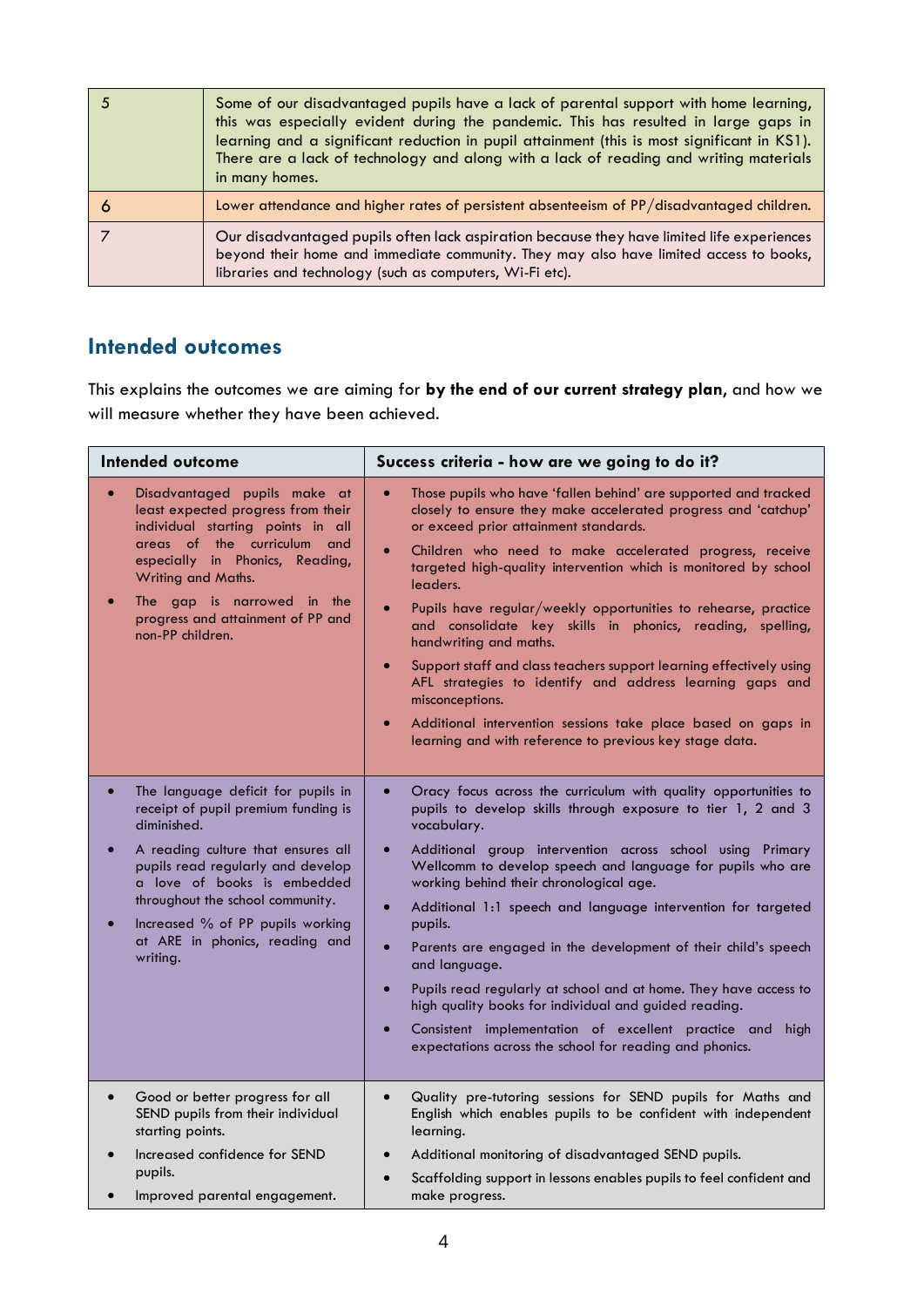|                                                                                                                                                                                                                                                                                                                                                                                          | Parents are given opportunities to engage in their child's learning<br>$\bullet$<br>journey.                                                                                                                                                                                                                                                                                                                                                                                                                                                                                                                                                                                                                                                                                                                                                                                                                                                                                                                                                                                   |
|------------------------------------------------------------------------------------------------------------------------------------------------------------------------------------------------------------------------------------------------------------------------------------------------------------------------------------------------------------------------------------------|--------------------------------------------------------------------------------------------------------------------------------------------------------------------------------------------------------------------------------------------------------------------------------------------------------------------------------------------------------------------------------------------------------------------------------------------------------------------------------------------------------------------------------------------------------------------------------------------------------------------------------------------------------------------------------------------------------------------------------------------------------------------------------------------------------------------------------------------------------------------------------------------------------------------------------------------------------------------------------------------------------------------------------------------------------------------------------|
| Vulnerable pupils and their<br>families are well supported<br>socially and emotionally.<br>Pupils who exhibit challenging<br>behaviours are given support and<br>strategies to manage their feelings<br>and emotions.<br>All pupils have good self-<br>$\bullet$<br>organisation skills, resilience and<br>determination. They will be able<br>to work independently with<br>confidence. | Strategies to promote positive SEMH integrated into teaching and<br>$\bullet$<br>learning.<br>Provision from the Pastoral Team enables families to be<br>$\bullet$<br>supported and pupils to be successful in the classroom.<br>All pupils showing progress on Motional.<br>Targeted pupils showing reduced negative behaviours recorded<br>on Progresso; increase in positive behaviour rewards on<br>Marvellous Me.<br>Children know and understand the meaning of our school values.<br>Teachers teach and model these values and children demonstrate<br>these behaviours throughout the school day and in their lives<br>outside of school.<br>Monitoring tasks, such as learning walks and discussions with<br>children show that they have appropriate aged self-organisation<br>and are being encouraged to be independent by all staff.<br>Pupils show that they are resilient and able to learn from mistakes.<br>Teachers are modelling this behaviour when they are 'thinking out<br>loud.'<br>Support staff are used effectively to challenge and guide children |
|                                                                                                                                                                                                                                                                                                                                                                                          | without creating an over reliance on adult support.                                                                                                                                                                                                                                                                                                                                                                                                                                                                                                                                                                                                                                                                                                                                                                                                                                                                                                                                                                                                                            |
| Parents engage well with school<br>and support their child with<br>learning at home.                                                                                                                                                                                                                                                                                                     | Families are given opportunities to engage in school life in a<br>$\bullet$<br>positive way e.g. Parent Sessions/ Learning consultations. More<br>families access this support.                                                                                                                                                                                                                                                                                                                                                                                                                                                                                                                                                                                                                                                                                                                                                                                                                                                                                                |
| Children have access to<br>appropriate learning resources,<br>books and technology.                                                                                                                                                                                                                                                                                                      | Children and families have access to a well-stocked school library.<br>$\bullet$<br>As a result, an increased number of books are borrowed by<br>families and shared at home.<br>Pupils read regularly at home and this is evidenced by reading<br>records.<br>All pupils in Year 6 and disadvantaged pupils in Year 5 and Year<br>4 engage regularly with Reading Plus.                                                                                                                                                                                                                                                                                                                                                                                                                                                                                                                                                                                                                                                                                                       |
| All disadvantaged pupils will meet<br>$\bullet$<br>national expectations for<br>attendance and persistent absence.                                                                                                                                                                                                                                                                       | Disadvantaged pupils will match or exceed national averages for<br>$\bullet$<br>non-disadvantaged pupils (96+%).<br>Reduce the current gap between disadvantaged and non-<br>disadvantaged attendance of 2.9% to less than 1%.<br>Monitoring of attendance by the Head teacher, the Pastoral<br>Manager and Office Manager brings about an increase in PP<br>pupils' attendance and a decrease in persistent absence<br>Opportunities to attend breakfast club and Friday club improve<br>attendance and punctuality.                                                                                                                                                                                                                                                                                                                                                                                                                                                                                                                                                          |
| All pupils are exposed to a<br>breadth of experiences that<br>enable them to contextualise their<br>learning.<br>Pupils' love learning and have<br>access to an engaging, broad and<br>varied curriculum<br>children<br>All<br>have<br>access<br>to<br>appropriate technology at home.                                                                                                   | Our curriculum is broad, balanced and engaging. It is designed to<br>$\bullet$<br>develop cultural capital.<br>Teachers and support staff plan a wide range of visits, and<br>$\bullet$<br>experiences to extend learning and support with vocabulary<br>development.<br>Children are exposed to a wide range of social, cultural,<br>$\bullet$<br>enrichment and sporting experiences within and outside of the<br>school day.<br>Home learning, reading plus and access to TT rockstars/Numbots<br>$\bullet$<br>will be offered to children after school so they have access to<br>technology within school.                                                                                                                                                                                                                                                                                                                                                                                                                                                                 |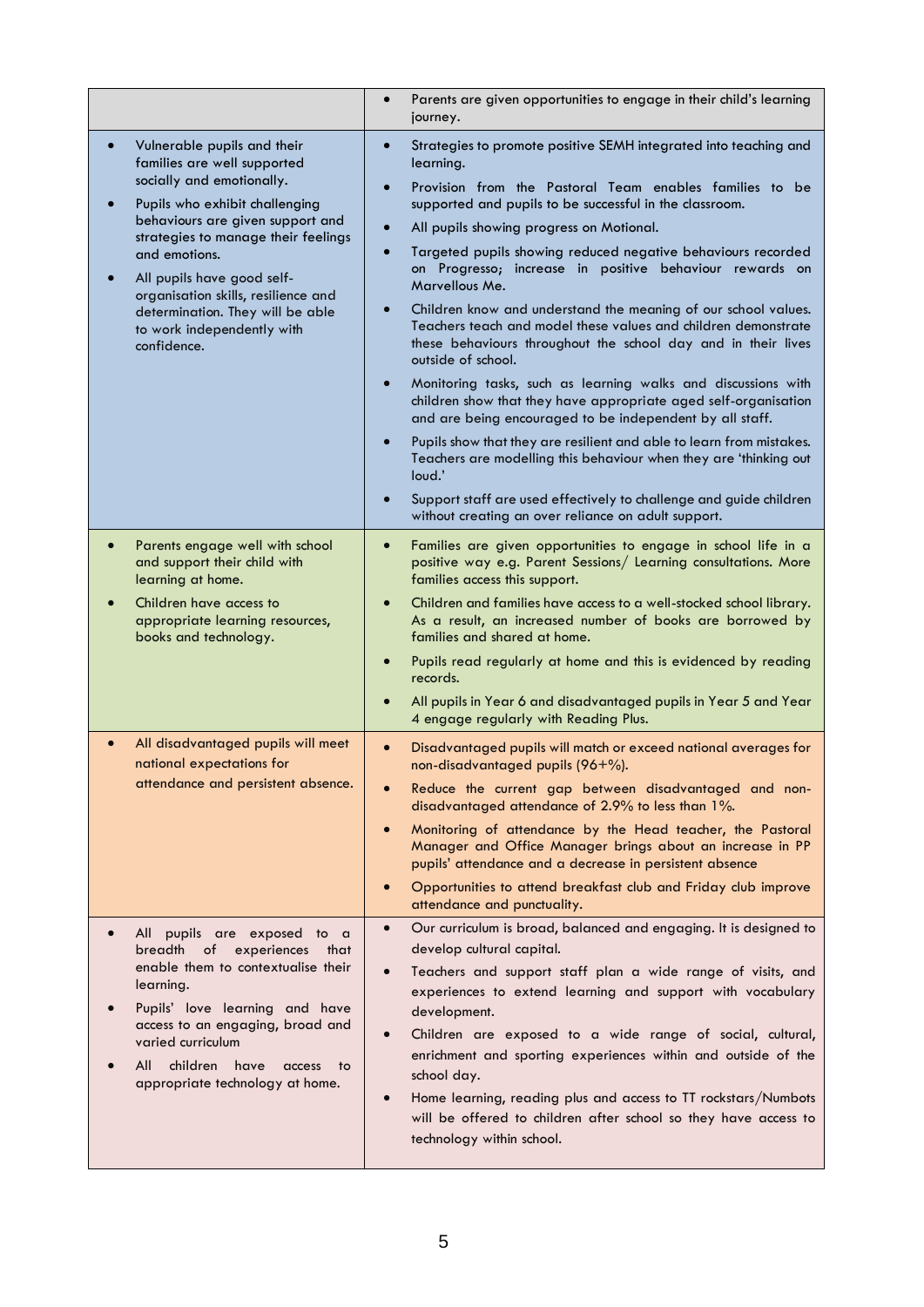# **Activity in this academic year**

This details how we intend to spend our pupil premium (and recovery premium funding) **this academic year** to address the challenges listed above.

#### **Teaching (for example, CPD, recruitment and retention)**

Budgeted cost: £ 101,000

| <b>Activity</b><br><b>Evidence that supports this approach</b>                                                                                                                                                                                                                                                                                                   |                                                                                                                                                                                                                                                                                                                                                            | <b>Challenge number(s)</b><br>addressed |
|------------------------------------------------------------------------------------------------------------------------------------------------------------------------------------------------------------------------------------------------------------------------------------------------------------------------------------------------------------------|------------------------------------------------------------------------------------------------------------------------------------------------------------------------------------------------------------------------------------------------------------------------------------------------------------------------------------------------------------|-----------------------------------------|
| <b>Staff CPD</b><br>Staff professional<br>development:<br>Improving oracy<br>across the school<br>related to strategies<br>from Voice 21.<br>Improving<br>٠<br>metacognition across<br>the curriculum.<br>Achievement Lead<br>coaching CPD.<br>Developing<br>leadership capacity<br>in school - subject<br>leads, NPQML<br>Engagement in ATLP<br>MAT curriculum. | Gorard et al (2015): raising the quality of<br>classroom talk has a range of positive academic<br>personal and social outcomes, in particular for<br>children eligible for FSM.<br>EEF: Metacognition and self-regulation approaches<br>have consistently high levels of impact, with pupils<br>making an average of seven months' additional<br>progress. | 1,2 3, 4 and 7                          |
| <b>Teaching and Learning</b><br><b>Support</b><br>Achievement Leads<br>to support<br>development of<br>school priorities<br>through coaching.<br>Improve the teaching<br>٠<br>of reading through<br>use of Reading/AFL<br>Rubric by<br>Achievement Leads.<br>TA supported by<br>SENDco to develop<br>provision.                                                  | EEF: Reading comprehension strategies are high<br>impact on average (+6 months). Alongside phonics<br>it is a crucial component of early reading instruction.                                                                                                                                                                                              | 1,2 3, 4 and 7                          |
| <b>Additional Support</b><br><b>Additional Teaching</b><br>Support in year<br>groups with low<br>attaining PP pupils.                                                                                                                                                                                                                                            | EEF: The average impact of the small group tuition<br>is four additional months' progress, on average,<br>over the course of a year.<br>Some studies suggest that greater feedback from<br>the teacher, more sustained the engagement in<br>smaller groups, or work which is more closely<br>matched to learners' needs explains this impact.              | $1,2$ and $3$                           |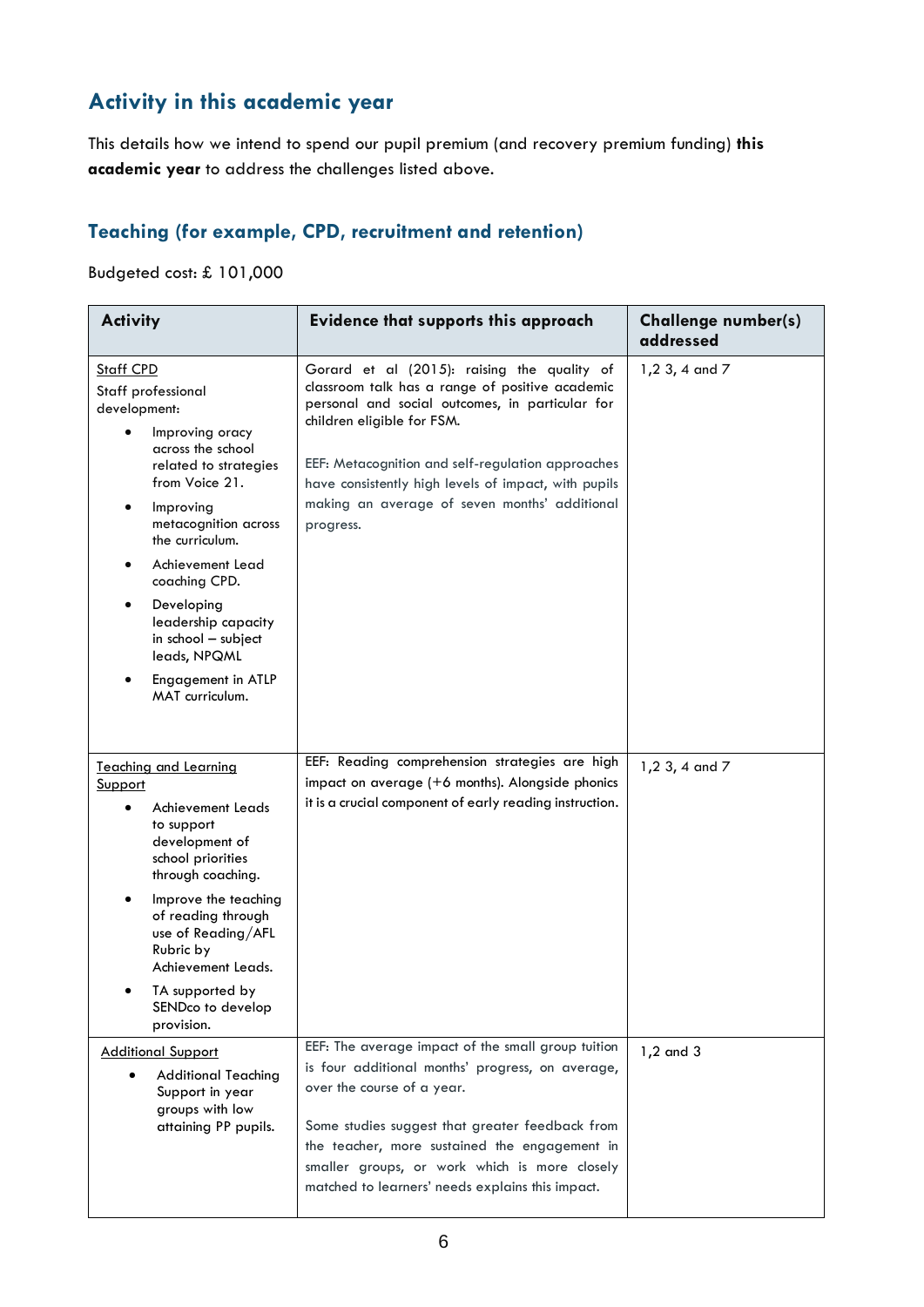|                                                                                                                                                                                                                                                                                                                                                                                                                                                                              | Assessment           | Effective assessment systems: | All |
|------------------------------------------------------------------------------------------------------------------------------------------------------------------------------------------------------------------------------------------------------------------------------------------------------------------------------------------------------------------------------------------------------------------------------------------------------------------------------|----------------------|-------------------------------|-----|
| Allow meaningful tracking of pupils towards end of<br>termly through Pupil<br>key stage expectations in the new curriculum,<br>Progress meetings in<br>including regular feedback to parents<br>order to track<br>progress<br>academically and<br>Differentiate<br>attainment<br>between<br>pupils<br>ot.<br>socially and identify<br>different abilities, giving early recognition of pupils<br>gaps in learning.<br>who are falling behind and those who are<br>excelling. | Monitor PP data<br>٠ |                               |     |

## **Targeted academic support (for example, tutoring, one-to-one support structured interventions)**

Budgeted cost: £ 56,400

| <b>Activity</b>                                                                                                                     | <b>Evidence that supports this approach</b>                                                                                                                                                                                                                                            | <b>Challenge number(s)</b><br>addressed |
|-------------------------------------------------------------------------------------------------------------------------------------|----------------------------------------------------------------------------------------------------------------------------------------------------------------------------------------------------------------------------------------------------------------------------------------|-----------------------------------------|
| Additional daily support for<br>reading in Reception and<br>Year 1.                                                                 | EEF: Reading comprehension strategies are high<br>impact on average (+6 months). Alongside<br>phonics it is a crucial component of early reading<br>instruction.                                                                                                                       | $1 + 2$                                 |
| Language instruction<br>interventions for EYFS and all<br>pupils who have not met<br>chronological age -<br>Wellcomm and NELI.      | EEF: On average, oral language approaches have<br>a high impact on pupil outcomes of 6 months'<br>additional progress.<br>Impact in early years is greater than in (+7 months)<br>primary schools $(+6$ months)                                                                        | $1 + 2$                                 |
| Home learning via<br>individualised programs of<br>study (Reading $+$ , RM<br>Easimaths, TT Rockstars,<br>Numbots and Reading Eggs) | EEF: Some pupils may not have a quiet space for<br>home learning $-$ it is important for schools to<br>consider how home learning can be supported (e.g.<br>through providing homework clubs for pupils).                                                                              | 5                                       |
| Home learning club to<br>support disadvantaged<br>pupils with limited access to<br>computers/quiet spaces.                          | Homework that is linked to classroom work tends to<br>be more effective. In particular, studies that<br>included feedback on homework had higher<br>impacts on learning.                                                                                                               |                                         |
| SEND pre-tutoring in Literacy<br>and Maths.                                                                                         | EEF: Research which focuses on teaching assistants<br>who provide one to one or small group targeted<br>interventions shows a stronger positive benefit of<br>between four and six additional months on<br>average.                                                                    | 3                                       |
| SEND 1:1 targeted<br>intervention with SENDco.<br>and TA                                                                            | EEF: On average, one to one tuition is very<br>effective at improving pupil outcomes. One to one<br>tuition might be an effective strategy for<br>providing targeted support for pupils that are<br>identified as having low prior attainment or are<br>struggling in particular areas | 3                                       |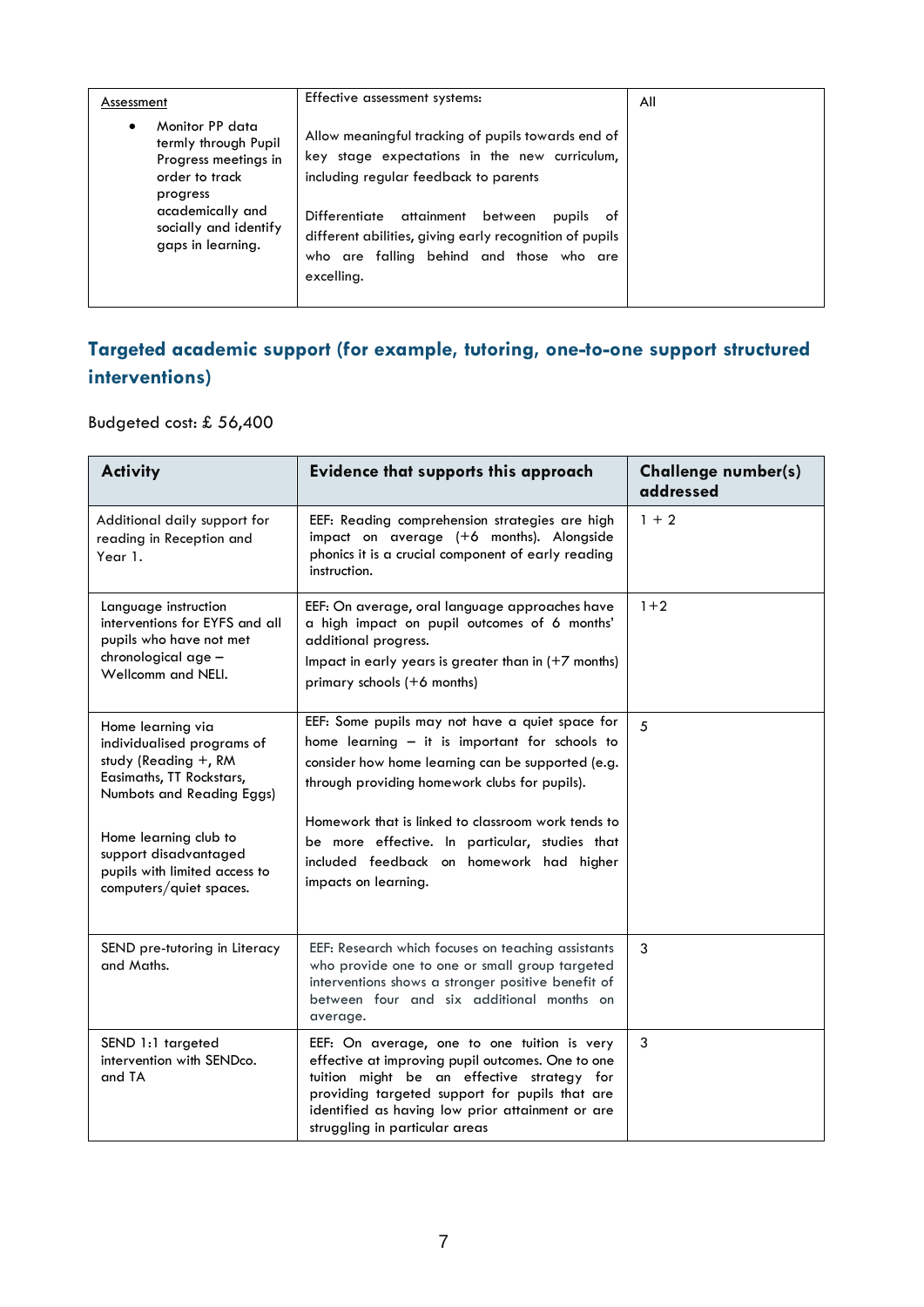### **Wider strategies (for example, related to attendance, behaviour, wellbeing)**

### Budgeted cost: £123,600

| <b>Activity</b>                                                                                                                                                                                                                                                                                            | <b>Evidence that supports this approach</b>                                                                                                                                           | <b>Challenge number(s)</b><br>addressed |
|------------------------------------------------------------------------------------------------------------------------------------------------------------------------------------------------------------------------------------------------------------------------------------------------------------|---------------------------------------------------------------------------------------------------------------------------------------------------------------------------------------|-----------------------------------------|
| <b>SEMH</b> strategies<br>Integrate Motional<br>strategies into the<br>classroom to improve<br>pupil SEMH.<br>Improve the SEMH of<br>pupils through<br>$1:1$ /group<br>interventions with<br>learning<br>mentor/pastoral<br>manage/ELEMENTS.<br>Encourage positive<br>behaviours through<br>Marvellous Me. | EEF: Social and emotional learning approaches<br>have a positive impact, on average, of 4 months'<br>additional progress in academic outcomes over<br>the course of an academic year. | 4                                       |
| <b>Parental Support</b><br>Parental support<br>through pastoral<br>manager/family<br>support worker.<br>Parent/Carer<br>sessions in EYFS.                                                                                                                                                                  | EEF: Parental engagement has a positive impact<br>on average of 4 months' additional progress.                                                                                        | 5                                       |
| <b>Wider Experiences</b><br>Little Laces<br>intervention to<br>develop social and<br>communication skills,<br>PSED and<br>independence for<br>EYFS pupils.<br><b>Express Yourselves</b><br>intervention to<br>develop emotional<br>literacy skills for                                                     | EEF: Social and emotional learning approaches<br>have a positive impact, on average, of 4 months'<br>additional progress in academic outcomes over<br>the course of an academic year. | $1, 2+4$                                |
| Y2,4 and 5.<br>After school<br>provision offering<br>wide range of<br>experiences.<br>Visits and trips                                                                                                                                                                                                     |                                                                                                                                                                                       |                                         |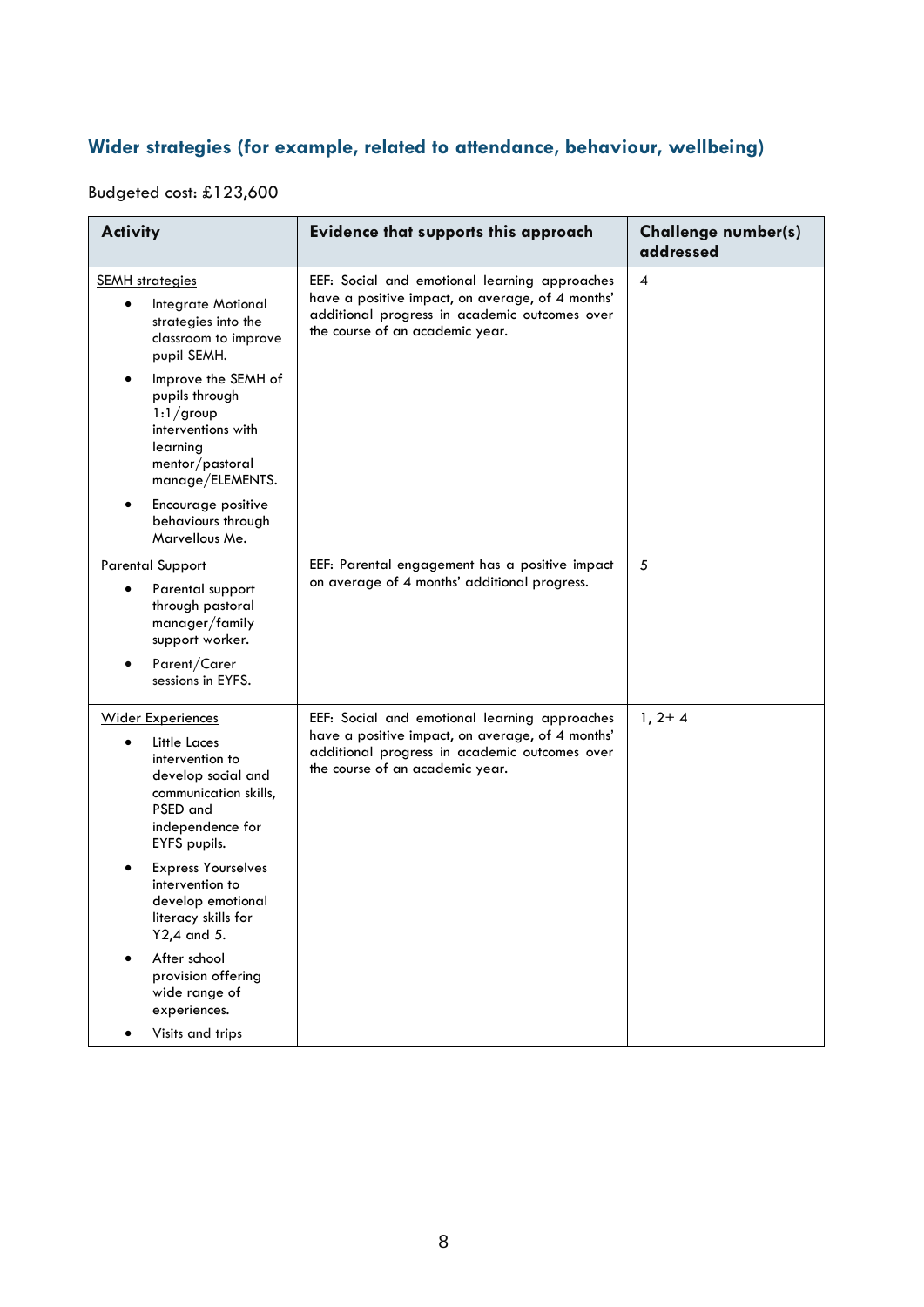| Attendance<br>Attendance rewards<br>and Pastoral<br>Manager/Office<br>Manager support.                                                          | Reduced attendance leads to missed learning and<br>lack of progress. | 6 |
|-------------------------------------------------------------------------------------------------------------------------------------------------|----------------------------------------------------------------------|---|
| <b>Breakfast</b><br>club/Friday Club<br>provided for pupils<br>with low attendance<br>(pastoral manager in<br>attendance to<br>support parents) |                                                                      |   |

# **Total budgeted cost: £** 281,000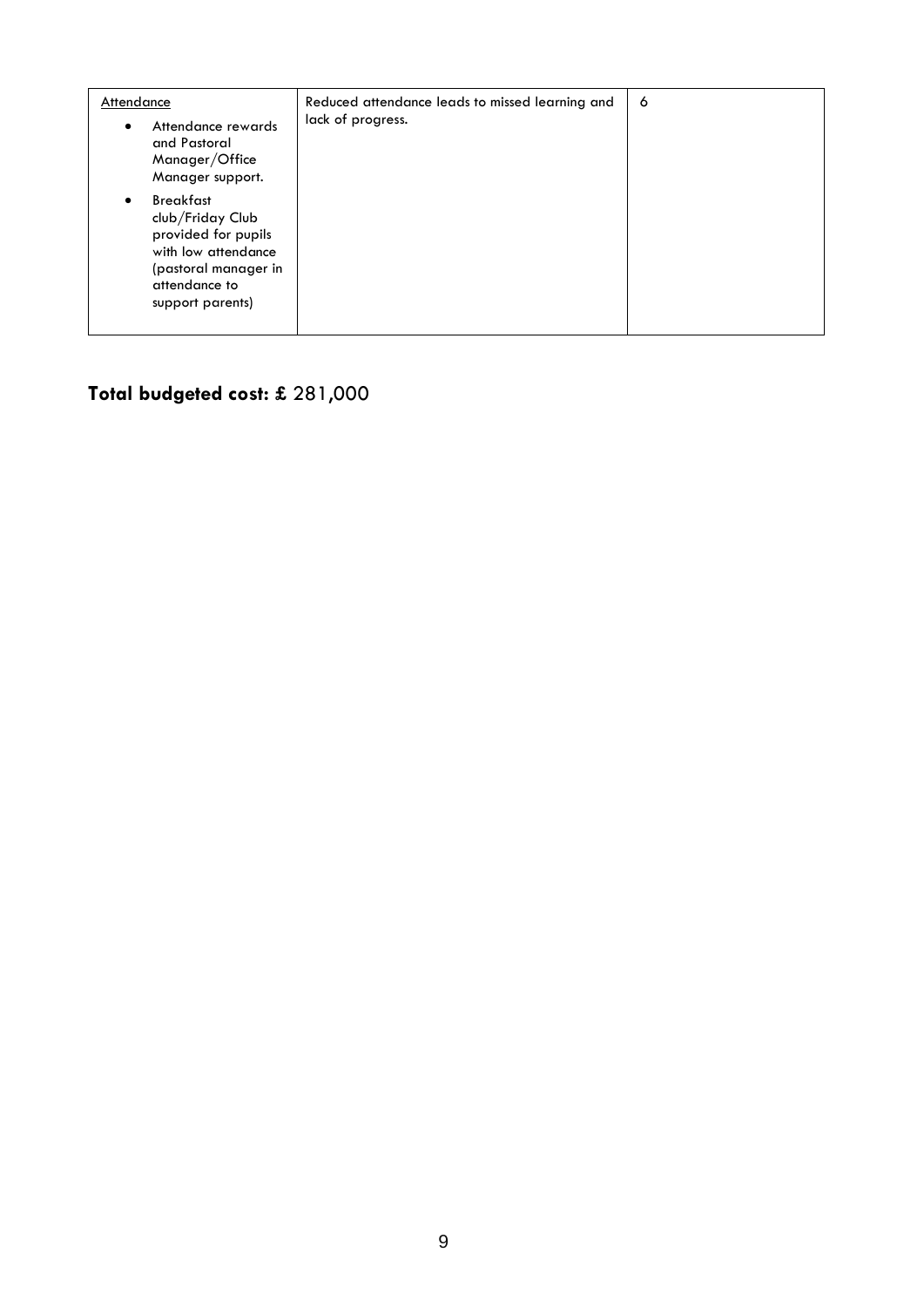# **Part B: Review of outcomes in the previous academic year**

# **Pupil premium strategy outcomes**

This details the impact that our pupil premium activity had on pupils in the 2020 to 2021 academic year.

| <b>Desired Outcomes</b>                                                                                                                                                                                    | <b>Impact</b>                                                                                                                                                                                                                                                                                                                                                                                                                                                                           |
|------------------------------------------------------------------------------------------------------------------------------------------------------------------------------------------------------------|-----------------------------------------------------------------------------------------------------------------------------------------------------------------------------------------------------------------------------------------------------------------------------------------------------------------------------------------------------------------------------------------------------------------------------------------------------------------------------------------|
| Ensure all staff have appropriate pitch, pace<br>differentiation when delivering the<br>and<br>teaching of whole class phonics and reading to<br>enable good or better progress in phonics and<br>reading. | Positive comments from pupils on reading.<br>$\bullet$<br>EYFS reading ELG 70% despite baseline of 9%<br>for PP pupils.<br>Increased % of pupils working at Phase 4+ at<br>$\bullet$<br>the end of Reception.<br>Despite low starting points (over 75% of PP<br>$\bullet$<br>pupils scoring less than 20) in September 20 due<br>to Pandemic, 58% achieved PSC.<br>Y2 PSC for PP pupils was above national<br>average.<br>Y6 PP pupils closing attainment gap to national<br>from 2019. |
| Provide disadvantaged SEND pupils with<br>targeted literacy and maths support within the<br>context of the year group National Curriculum<br>aims to enable good or better progress.                       | On TPT, in Summer term, 54% of pupils made<br>$\bullet$<br>accelerated progress in literacy targets.<br>On TPT, in Summer term, 61% of pupils made<br>$\bullet$<br>accelerated progress in numeracy targets.<br>In Y6, 100% of SEND pupils made expected<br>progress from prior attainment with 40% making<br>accelerated progress in reading and maths.                                                                                                                                |
| Maths Catch Up ensures rehearsal of maths<br>facts and opportunities for struggling learners<br>to receive same day support. This enables<br>learners to make good or better progress in<br>mathematics.   | Number ELG in 2021 similar to 2019 despite 3<br>$\bullet$<br>months lost learning and lower starting points.<br>Y6 PP ARE% increased from 2019.                                                                                                                                                                                                                                                                                                                                         |
| SEMH support to enable pupils to have more<br>resilience and confidence.                                                                                                                                   | Year behaviour data is not comparable due to<br>$\bullet$<br>school closure and is also affected by the effect<br>of the pandemic for some of our pupils.                                                                                                                                                                                                                                                                                                                               |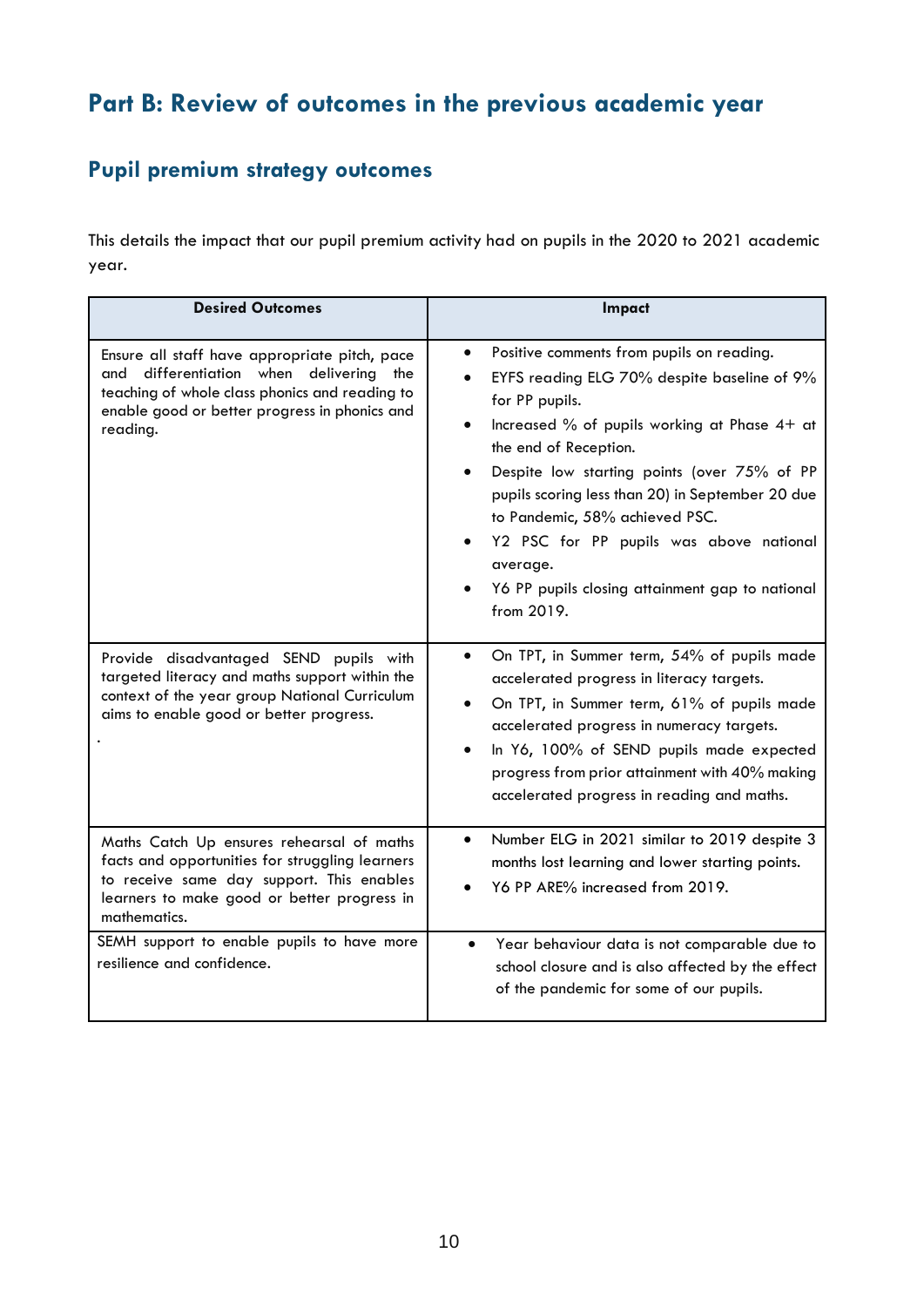| Y6 - 2021    | Y6 Whole Cohort ARE+ | <b>Y6 Disadvantaged ARE+</b> | Y6 Nat Av.19 ARE+ |
|--------------|----------------------|------------------------------|-------------------|
| Reading      | $63\%$ (-9)          | $71\%$ (-1)                  | 72%               |
| Writing      | $57\%$ (-21)         | $65\%$ (-13)                 | 78%               |
| <b>Maths</b> | $60\%$ (-19)         | 59% (-20)                    | 79%               |
| $Y2 - 2021$  | Y2 Whole Cohort ARE+ | <b>Y2 Disadvantaged ARE+</b> | Y2 Nat Av.19 ARE+ |
| Reading      | $57\%$ (-18)         | $52\%$ (-23)                 | 75%               |
| Writing      | $47\%$ (-21)         | $30\%$ (-39)                 | 69%               |
| <b>Maths</b> | 59% (-17)            | $48\%$ (-28)                 | 76%               |

| <b>Phonics -</b><br>2021 | <b>PSC met Whole Cohort</b> | <b>PSC met Disadvantaged</b> | National Av 2019 |
|--------------------------|-----------------------------|------------------------------|------------------|
| Year 1                   | $68\%$ (-14)                | $58\%$ (-24)                 | 82%              |
| Year 2                   | $94\%$ (+3)                 | $96\%$ (+5)                  | 91%              |

| <b>EYFS - 2021</b> | <b>Whole Cohort</b> | <b>Disadvantaged</b>  | <b>National Av 2019</b> |
|--------------------|---------------------|-----------------------|-------------------------|
| <b>Reading ELG</b> | $59\%$ (-18)        | $70%(-7)$             | 77%                     |
| <b>Writing ELG</b> | $50\%$ (-23)        | $60\frac{6}{1}$ (-13) | 73%                     |
| <b>Number ELG</b>  | $54\%$ (-26)        | $65\%(-15)$           | 80%                     |